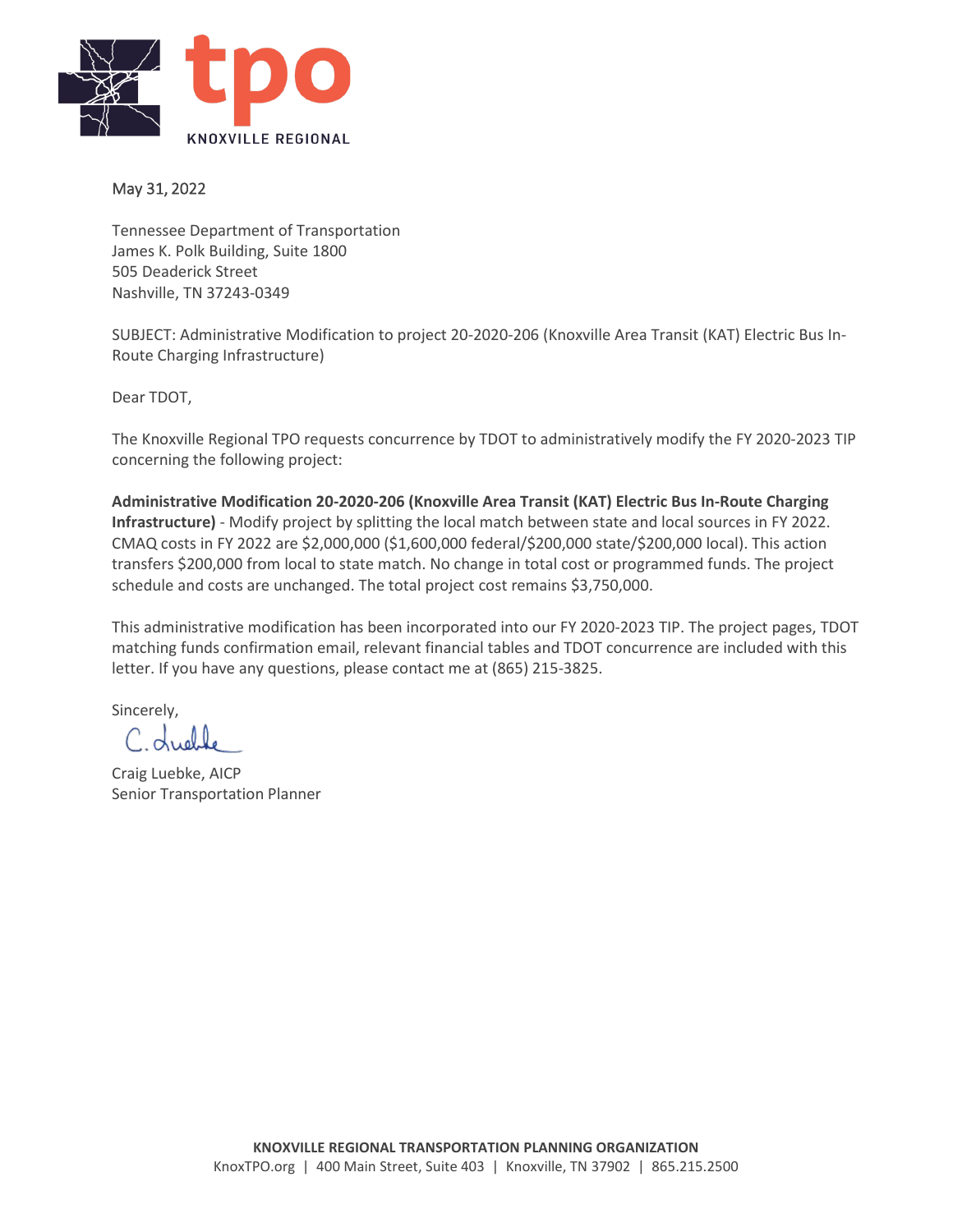## **ORIGINAL**

## **Knoxville Regional Transportation Planning Organization TRANSPORTATION IMPROVEMENT PROGRAM FY 2020-2023**

| TIP No.                                              |                           | Mobility Plan No. Consistent with Mobility Goal 2<br>20-2020-206<br>Revision No. 2                                                                                                                                                         |                                                                                                                                                                                                                                                                                                                                                                                                                                                                                                         |                    |             |           |           |       |  |  |  |
|------------------------------------------------------|---------------------------|--------------------------------------------------------------------------------------------------------------------------------------------------------------------------------------------------------------------------------------------|---------------------------------------------------------------------------------------------------------------------------------------------------------------------------------------------------------------------------------------------------------------------------------------------------------------------------------------------------------------------------------------------------------------------------------------------------------------------------------------------------------|--------------------|-------------|-----------|-----------|-------|--|--|--|
| <b>TDOT PIN</b>                                      |                           |                                                                                                                                                                                                                                            | STIP No.                                                                                                                                                                                                                                                                                                                                                                                                                                                                                                |                    |             |           |           |       |  |  |  |
| Project Name                                         |                           |                                                                                                                                                                                                                                            | Knoxville Area Transit (KAT) Electric Bus In-Route Charging Infrastructure                                                                                                                                                                                                                                                                                                                                                                                                                              |                    |             |           |           |       |  |  |  |
| Lead Agency                                          |                           | <b>KAT</b>                                                                                                                                                                                                                                 |                                                                                                                                                                                                                                                                                                                                                                                                                                                                                                         |                    |             |           |           |       |  |  |  |
|                                                      | <b>Total Project Cost</b> |                                                                                                                                                                                                                                            | \$3,750,000                                                                                                                                                                                                                                                                                                                                                                                                                                                                                             |                    |             |           |           |       |  |  |  |
| <b>Project Description</b>                           |                           | Purchase and installation of overhead electric bus charging units located within in the Knoxville Area<br>Transit service area. The scope of this project also includes project design and electrical engineering for<br>the installation. |                                                                                                                                                                                                                                                                                                                                                                                                                                                                                                         |                    |             |           |           |       |  |  |  |
|                                                      | Termini/Intersection      |                                                                                                                                                                                                                                            | Knoxville Station Transit Center                                                                                                                                                                                                                                                                                                                                                                                                                                                                        |                    |             |           |           |       |  |  |  |
| Counties                                             |                           | Knox                                                                                                                                                                                                                                       |                                                                                                                                                                                                                                                                                                                                                                                                                                                                                                         |                    |             |           |           |       |  |  |  |
| City/Agency                                          |                           | City of Knoxville                                                                                                                                                                                                                          |                                                                                                                                                                                                                                                                                                                                                                                                                                                                                                         |                    |             |           |           |       |  |  |  |
| Length                                               |                           |                                                                                                                                                                                                                                            | (miles)<br><b>Conformity Status</b><br>Exempt                                                                                                                                                                                                                                                                                                                                                                                                                                                           |                    |             |           |           |       |  |  |  |
| <b>Additional Details</b><br><b>Programmed Funds</b> |                           |                                                                                                                                                                                                                                            | These funds will be flexed to FTA.                                                                                                                                                                                                                                                                                                                                                                                                                                                                      |                    |             |           |           |       |  |  |  |
| FY                                                   | Phase                     | <b>Funding Type</b>                                                                                                                                                                                                                        |                                                                                                                                                                                                                                                                                                                                                                                                                                                                                                         | <b>Total Funds</b> | Federal     | State     | Local     | Other |  |  |  |
| 2021                                                 | <b>PUR</b>                |                                                                                                                                                                                                                                            | CMAQ                                                                                                                                                                                                                                                                                                                                                                                                                                                                                                    | \$1,750,000        | \$1.400.000 | \$175,000 | \$175,000 | \$0   |  |  |  |
| 2022                                                 | <b>PUR</b>                |                                                                                                                                                                                                                                            | CMAQ                                                                                                                                                                                                                                                                                                                                                                                                                                                                                                    | \$2,000,000        | \$1,600,000 | \$0       | \$400,000 | \$0   |  |  |  |
|                                                      |                           |                                                                                                                                                                                                                                            | \$175,000<br>\$3,750,000<br>\$3,000,000<br>\$575,000<br>\$0<br>Total                                                                                                                                                                                                                                                                                                                                                                                                                                    |                    |             |           |           |       |  |  |  |
| <b>Revision Date</b>                                 |                           | 3/23/2022                                                                                                                                                                                                                                  |                                                                                                                                                                                                                                                                                                                                                                                                                                                                                                         |                    |             |           |           |       |  |  |  |
| <b>Revision Details</b>                              |                           |                                                                                                                                                                                                                                            | Amend this exempt project to include additional Congestion Mitigation and Air Quality (CMAQ) funds in<br>FY 2022. The project description is also revised to remove the reference to a specific number of<br>charging units, as the number may vary based on pricing. Additional details are added to reflect that<br>project funds will be flexed to FTA. This amendment adds \$2,000,000 (\$1,600,000 federal<br>CMAQ/\$400,000 local) to the project and TIP. The total project cost is \$3,750,000. |                    |             |           |           |       |  |  |  |
| Previous TIP No.                                     |                           |                                                                                                                                                                                                                                            |                                                                                                                                                                                                                                                                                                                                                                                                                                                                                                         |                    |             |           |           |       |  |  |  |

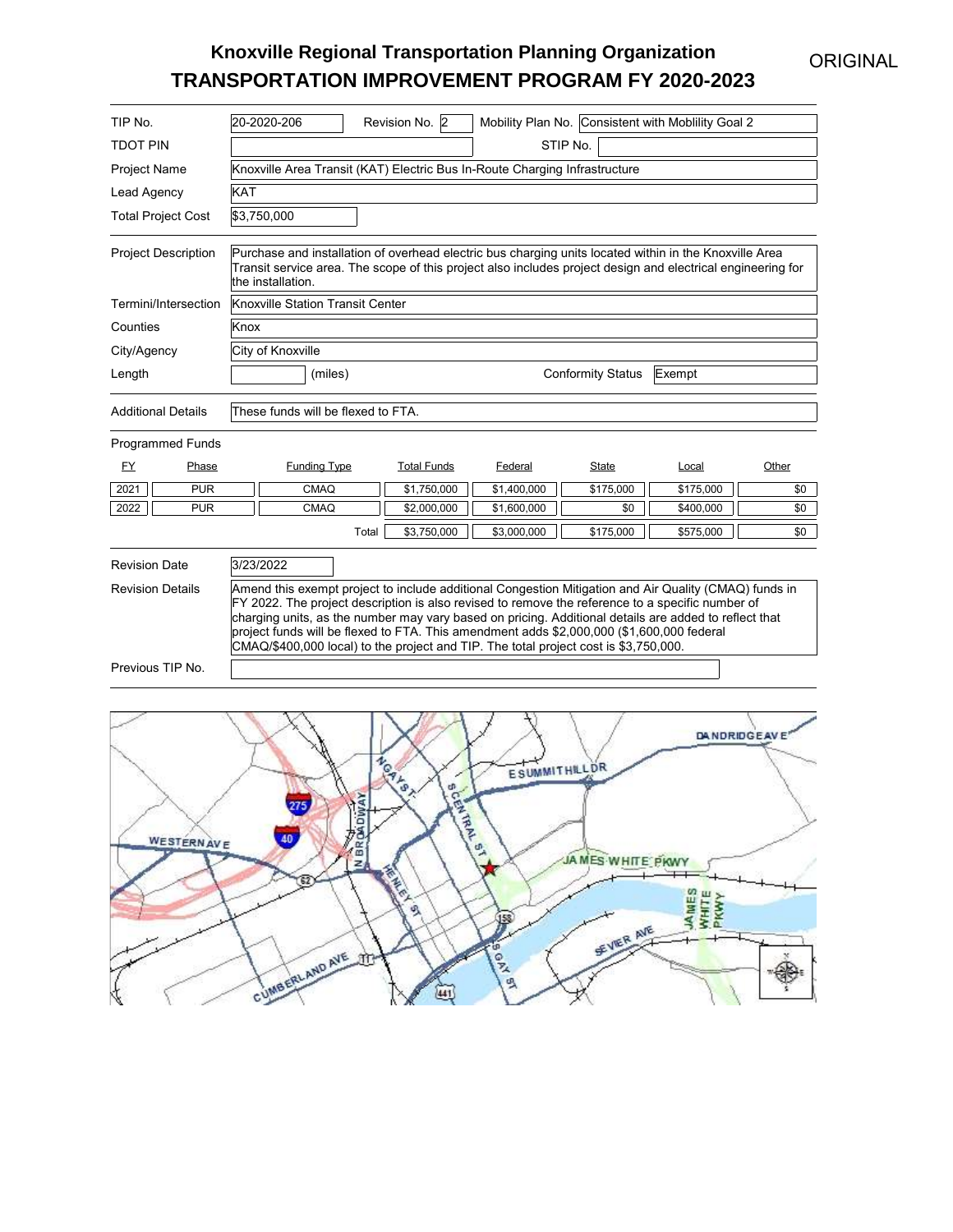### MODIFIED

## **Knoxville Regional Transportation Planning Organization TRANSPORTATION IMPROVEMENT PROGRAM FY 2020-2023**

| TIP No.                    | 20-2020-206                                                                                                                                                                                                                                                                                                                                                                                     | Revision No. 3                                                             |             |           | Mobility Plan No. Consistent with Mobility Goal 2 |       |  |  |  |  |
|----------------------------|-------------------------------------------------------------------------------------------------------------------------------------------------------------------------------------------------------------------------------------------------------------------------------------------------------------------------------------------------------------------------------------------------|----------------------------------------------------------------------------|-------------|-----------|---------------------------------------------------|-------|--|--|--|--|
| <b>TDOT PIN</b>            | STIP No.                                                                                                                                                                                                                                                                                                                                                                                        |                                                                            |             |           |                                                   |       |  |  |  |  |
| Project Name               |                                                                                                                                                                                                                                                                                                                                                                                                 | Knoxville Area Transit (KAT) Electric Bus In-Route Charging Infrastructure |             |           |                                                   |       |  |  |  |  |
| Lead Agency                | <b>KAT</b>                                                                                                                                                                                                                                                                                                                                                                                      |                                                                            |             |           |                                                   |       |  |  |  |  |
| <b>Total Project Cost</b>  | \$3,750,000                                                                                                                                                                                                                                                                                                                                                                                     |                                                                            |             |           |                                                   |       |  |  |  |  |
| <b>Project Description</b> | Purchase and installation of overhead electric bus charging units located within in the Knoxville Area<br>Transit service area. The scope of this project also includes project design and electrical engineering for<br>the installation.                                                                                                                                                      |                                                                            |             |           |                                                   |       |  |  |  |  |
| Termini/Intersection       |                                                                                                                                                                                                                                                                                                                                                                                                 | Knoxville Station Transit Center                                           |             |           |                                                   |       |  |  |  |  |
| Counties                   | Knox                                                                                                                                                                                                                                                                                                                                                                                            |                                                                            |             |           |                                                   |       |  |  |  |  |
| City/Agency                | City of Knoxville                                                                                                                                                                                                                                                                                                                                                                               |                                                                            |             |           |                                                   |       |  |  |  |  |
| Length                     | (miles)<br><b>Conformity Status</b><br>Exempt                                                                                                                                                                                                                                                                                                                                                   |                                                                            |             |           |                                                   |       |  |  |  |  |
| <b>Additional Details</b>  | These funds will be flexed to FTA.                                                                                                                                                                                                                                                                                                                                                              |                                                                            |             |           |                                                   |       |  |  |  |  |
| <b>Programmed Funds</b>    |                                                                                                                                                                                                                                                                                                                                                                                                 |                                                                            |             |           |                                                   |       |  |  |  |  |
| FY<br>Phase                | <b>Funding Type</b>                                                                                                                                                                                                                                                                                                                                                                             | <b>Total Funds</b>                                                         | Federal     | State     | Local                                             | Other |  |  |  |  |
| 2021<br><b>PUR</b>         | CMAQ                                                                                                                                                                                                                                                                                                                                                                                            | \$1,750,000                                                                | \$1,400,000 | \$175,000 | \$175,000                                         | \$0   |  |  |  |  |
| 2022<br><b>PUR</b>         | CMAQ                                                                                                                                                                                                                                                                                                                                                                                            | \$2,000,000                                                                | \$1,600,000 | \$200,000 | \$200,000                                         | \$0   |  |  |  |  |
|                            |                                                                                                                                                                                                                                                                                                                                                                                                 | Total<br>\$3,750,000                                                       | \$3,000,000 | \$375,000 | \$375,000                                         | \$0   |  |  |  |  |
| <b>Revision Date</b>       | 5/31/2022                                                                                                                                                                                                                                                                                                                                                                                       |                                                                            |             |           |                                                   |       |  |  |  |  |
| <b>Revision Details</b>    | Modify project by splitting the local match between state and local sources in FY 2022. CMAQ costs in<br>FY 2022 are \$2,000,000 (\$1,600,000 federal/\$200,000 state/\$200,000 local). This action transfers<br>\$200,000 from local to state match. No change in total cost or programmed funds. The project schedule<br>and costs are unchanged. The total project cost remains \$3,750,000. |                                                                            |             |           |                                                   |       |  |  |  |  |
| Previous TIP No.           |                                                                                                                                                                                                                                                                                                                                                                                                 |                                                                            |             |           |                                                   |       |  |  |  |  |
|                            |                                                                                                                                                                                                                                                                                                                                                                                                 |                                                                            |             |           |                                                   |       |  |  |  |  |

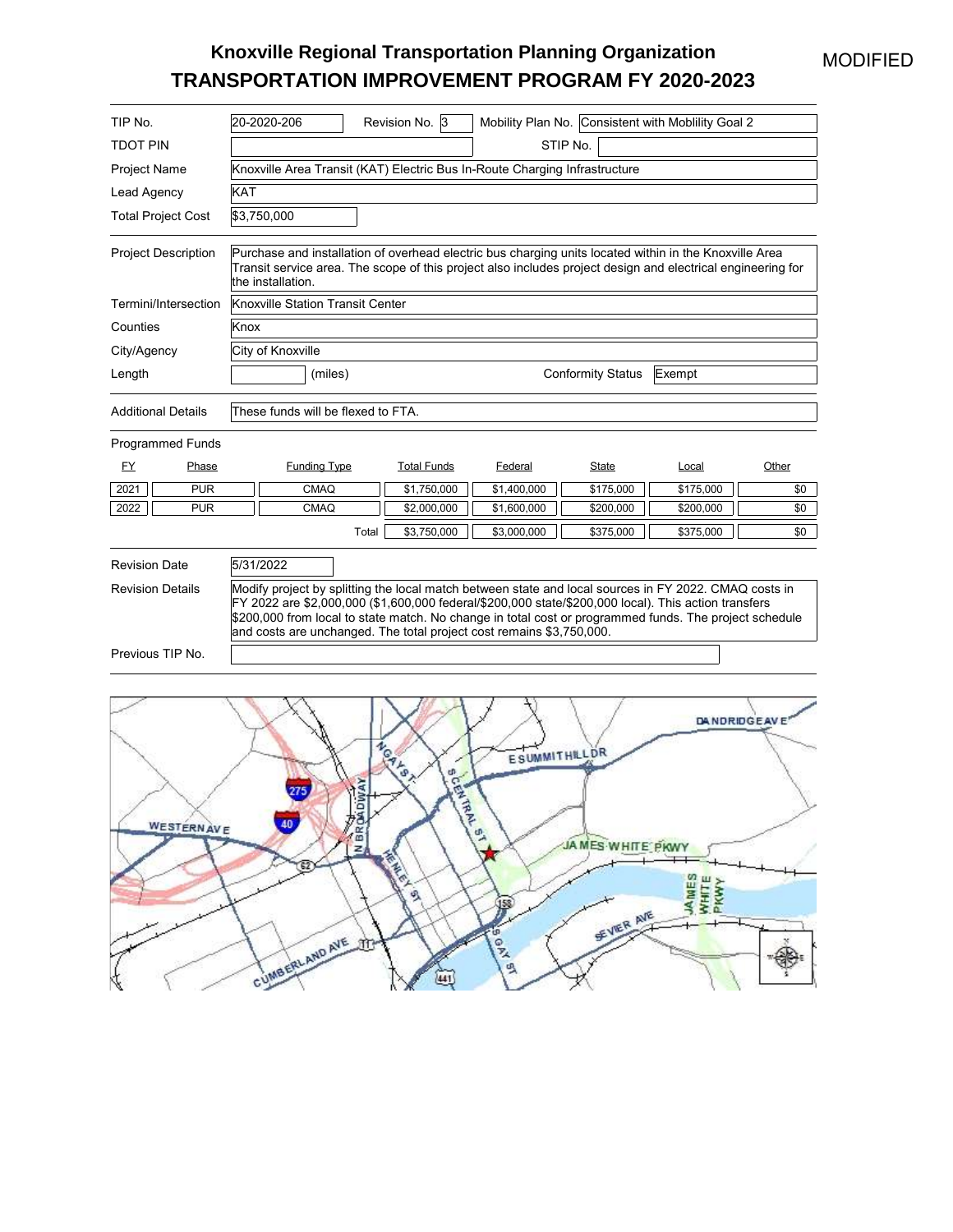| <b>Funding Source</b> | FY 2020       | FY 2021       | FY 2022       | FY 2023       | Total         | Share (%) |
|-----------------------|---------------|---------------|---------------|---------------|---------------|-----------|
| <b>ACNHPP</b>         | \$73,000,000  | \$6,000,000   | \$27,430,000  | \$0           | \$106,430,000 | 12.69     |
| <b>CMAQ</b>           | \$9,914,998   | \$17,169,017  | \$9,664,551   | \$12,801,039  | \$49,549,605  | 5.91      |
| <b>HIP</b>            | \$0           | \$8,022,779   | \$1,513,516   | \$1,539,845   | \$11,076,140  | 1.32      |
| <b>HPP</b>            | \$10,249,872  | \$0           | \$0           | \$0           | \$10,249,872  | 1.22      |
| <b>HSIP</b>           | \$12,561,100  | \$5,500,000   | \$14,000,000  | \$875,000     | \$32,936,100  | 3.93      |
| <b>HSIP-R</b>         | \$0           | \$700,000     | \$3,000,000   | \$7,050       | \$3,707,050   | 0.44      |
| LIC.                  | \$171,958     | \$0           | \$0           | \$0           | \$171,958     | 0.02      |
| LOCAL                 | \$3,146,889   | \$9,100,222   | \$2,500,000   | \$5,418,000   | \$20,165,111  | 2.40      |
| -STBG                 | \$21,483,831  | \$10,190,574  | \$37,925,302  | \$30,691,680  | \$100,291,387 | 11.96     |
| L-STBG-TA             | \$0           | \$250,000     | \$2,653,026   | \$0           | \$2,903,026   | 0.35      |
| <b>MMAG</b>           | \$0           | \$0           | \$1,285,000   | \$0           | \$1,285,000   | 0.15      |
| <b>NHPP</b>           | \$76,422,500  | \$38,439,722  | \$145,700,000 | \$123,744,000 | \$384,306,222 | 45.82     |
| PHSIP                 | \$41.625      | \$850,000     | \$20,813      | \$13,875      | \$926,313     | 0.11      |
| <b>PRIVATE</b>        | \$0           | \$242.022     | \$1,286,616   | \$0           | \$1,528,638   | 0.18      |
| <b>RHSIP</b>          | \$950,000     | \$0           | \$0           | \$0           | \$950,000     | 0.11      |
| SECTION 5307          | \$8,919,689   | \$8,980,763   | \$8,666,341   | \$8,666,341   | \$35,233,134  | 4.20      |
| SECTION 5310          | \$0           | \$1,753,225   | \$861,825     | \$861,825     | \$3,476,875   | 0.41      |
| SECTION 5339          | \$974,664     | \$895,630     | \$931,120     | \$931,120     | \$3,732,534   | 0.44      |
| S-STBG                | \$18,100,000  | \$18,947,229  | \$2,800,000   | \$23,496,063  | \$63,343,292  | 7.55      |
| S-STBG-TA             | \$0           | \$890,565     | \$0           | \$5,628,490   | \$6,519,055   | 0.78      |
| <b>Total</b>          | \$235,937,126 | \$127,931,748 | \$260,238,110 | \$214,674,328 | \$838,781,312 | 100.00    |
| Federal               | \$128,717,196 | \$93,190,230  | \$185,335,173 | \$168,827,441 | \$576,070,040 | 68.68     |
| <b>State</b>          | \$99,572,595  | \$19,410,303  | \$60,071,730  | \$31,399,761  | \$210,454,389 | 25.09     |
| Local                 | \$7,285,571   | \$14,495,719  | \$13.082,200  | \$13,984,735  | \$48,848,225  | 5.82      |
| Other                 | \$361,764     | \$835,496     | \$1,749,007   | \$462,391     | \$3,408,658   | 0.41      |

### **Table 1. Summary of Programmed Revenues**

**Table 2. Summary of Programmed Expenditures**

| <b>Funding Source</b> | FY 2020       | FY 2021       | FY 2022       | FY 2023       | Total         | Share (%) |
|-----------------------|---------------|---------------|---------------|---------------|---------------|-----------|
| <b>ACNHPP</b>         | \$73,000,000  | \$6,000,000   | \$27,430,000  | \$0           | \$106,430,000 | 12.69     |
| <b>CMAQ</b>           | \$9,914,998   | \$17,169,017  | \$9,664,551   | \$12,801,039  | \$49,549,605  | 5.91      |
| <b>HIP</b>            | \$0           | \$8,022,779   | \$1,513,516   | \$1,539,845   | \$11,076,140  | 1.32      |
| <b>HPP</b>            | \$10,249,872  | \$0           | \$0           | \$0           | \$10,249,872  | 1.22      |
| <b>HSIP</b>           | \$12,561,100  | \$5,500,000   | \$14,000,000  | \$875,000     | \$32,936,100  | 3.93      |
| HSIP-R                | \$0           | \$700,000     | \$3,000,000   | \$7,050       | \$3,707,050   | 0.44      |
| <b>LIC</b>            | \$171,958     | \$0           | \$0           | \$0           | \$171,958     | 0.02      |
| <b>LOCAL</b>          | \$3,146,889   | \$9,100,222   | \$2,500,000   | \$5,418,000   | \$20,165,111  | 2.40      |
| <b>L-STBG</b>         | \$21,483,831  | \$10,190,574  | \$37,925,302  | \$30,691,680  | \$100,291,387 | 11.96     |
| L-STBG-TA             | \$0           | \$250,000     | \$2,653,026   | \$0           | \$2,903,026   | 0.35      |
| <b>MMAG</b>           | \$0           | \$0           | \$1,285,000   | \$0           | \$1,285,000   | 0.15      |
| <b>NHPP</b>           | \$76,422,500  | \$38,439,722  | \$145,700,000 | \$123,744,000 | \$384,306,222 | 45.82     |
| <b>PHSIP</b>          | \$41,625      | \$850,000     | \$20,813      | \$13,875      | \$926,313     | 0.11      |
| <b>PRIVATE</b>        | \$0           | \$242,022     | \$1,286,616   | \$0           | \$1,528,638   | 0.18      |
| <b>RHSIP</b>          | \$950,000     | \$0           | \$0           | \$0           | \$950,000     | 0.11      |
| SECTION 5307          | \$8,919,689   | \$8,980,763   | \$8,666,341   | \$8,666,341   | \$35,233,134  | 4.20      |
| SECTION 5310          | \$0           | \$1,753,225   | \$861,825     | \$861,825     | \$3,476,875   | 0.41      |
| SECTION 5339          | \$974,664     | \$895,630     | \$931,120     | \$931,120     | \$3,732,534   | 0.44      |
| S-STBG                | \$18,100,000  | \$18,947,229  | \$2,800,000   | \$23,496,063  | \$63,343,292  | 7.55      |
| S-STBG-TA             | \$0           | \$890,565     | \$0           | \$5,628,490   | \$6,519,055   | 0.78      |
| Total                 | \$235,937,126 | \$127,931,748 | \$260,238,110 | \$214,674,328 | \$838,781,312 | 100.00    |
| Federal               | \$128,717,196 | \$93,190,230  | \$185,335,173 | \$168,827,441 | \$576,070,040 | 68.68     |
| <b>State</b>          | \$99,572,595  | \$19,410,303  | \$60,071,730  | \$31,399,761  | \$210,454,389 | 25.09     |
| Local                 | \$7,285,571   | \$14,495,719  | \$13,082,200  | \$13,984,735  | \$48,848,225  | 5.82      |
| Other                 | \$361,764     | \$835,496     | \$1,749,007   | \$462,391     | \$3,408,658   | 0.41      |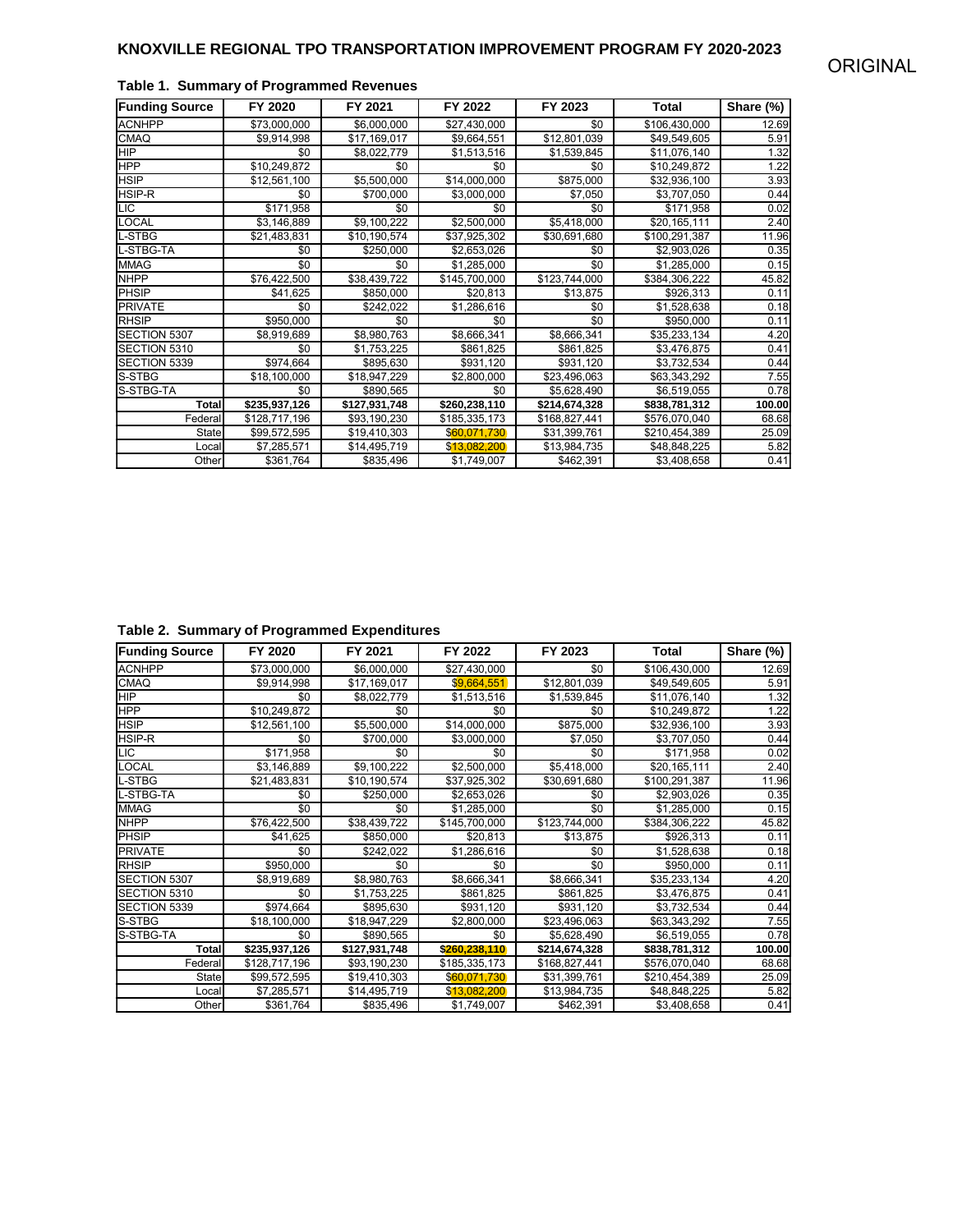| <b>Funding Source</b> | FY 2020       | FY 2021       | FY 2022       | FY 2023       | Total         | Share (%) |
|-----------------------|---------------|---------------|---------------|---------------|---------------|-----------|
| <b>ACNHPP</b>         | \$73,000,000  | \$6,000,000   | \$27,430,000  | \$0           | \$106,430,000 | 12.69     |
| <b>CMAQ</b>           | \$9,914,998   | \$17,169,017  | \$9,664,551   | \$12,801,039  | \$49,549,605  | 5.91      |
| <b>HIP</b>            | \$0           | \$8.022.779   | \$1,513,516   | \$1,539,845   | \$11,076,140  | 1.32      |
| <b>HPP</b>            | \$10,249,872  | \$0           | \$0           | \$0           | \$10,249,872  | 1.22      |
| <b>HSIP</b>           | \$12,561,100  | \$5,500,000   | \$14,000,000  | \$875,000     | \$32,936,100  | 3.93      |
| HSIP-R                | \$0           | \$700,000     | \$3,000,000   | \$7,050       | \$3,707,050   | 0.44      |
| <b>LIC</b>            | \$171,958     | \$0           | \$0           | \$0           | \$171,958     | 0.02      |
| <b>LOCAL</b>          | \$3,146,889   | \$9,100,222   | \$2,500,000   | \$5,418,000   | \$20,165,111  | 2.40      |
| L-STBG                | \$21,483,831  | \$10,190,574  | \$37,925,302  | \$30,691,680  | \$100,291,387 | 11.96     |
| L-STBG-TA             | \$0           | \$250,000     | \$2,653,026   | \$0           | \$2,903,026   | 0.35      |
| <b>MMAG</b>           | \$0           | \$0           | \$1,285,000   | \$0           | \$1,285,000   | 0.15      |
| <b>NHPP</b>           | \$76,422,500  | \$38,439,722  | \$145,700,000 | \$123,744,000 | \$384,306,222 | 45.82     |
| PHSIP                 | \$41,625      | \$850,000     | \$20,813      | \$13,875      | \$926,313     | 0.11      |
| <b>PRIVATE</b>        | \$0           | \$242,022     | \$1,286,616   | \$0           | \$1,528,638   | 0.18      |
| <b>RHSIP</b>          | \$950,000     | \$0           | \$0           | \$0           | \$950,000     | 0.11      |
| SECTION 5307          | \$8,919,689   | \$8,980,763   | \$8,666,341   | \$8,666,341   | \$35,233,134  | 4.20      |
| SECTION 5310          | \$0           | \$1,753,225   | \$861,825     | \$861,825     | \$3,476,875   | 0.41      |
| SECTION 5339          | \$974,664     | \$895,630     | \$931,120     | \$931,120     | \$3,732,534   | 0.44      |
| S-STBG                | \$18,100,000  | \$18,947,229  | \$2,800,000   | \$23,496,063  | \$63,343,292  | 7.55      |
| S-STBG-TA             | \$0           | \$890,565     | \$0           | \$5,628,490   | \$6,519,055   | 0.78      |
| Total                 | \$235,937,126 | \$127,931,748 | \$260.238.110 | \$214,674,328 | \$838,781,312 | 100.00    |
| Federal               | \$128,717,196 | \$93,190,230  | \$185,335,173 | \$168,827,441 | \$576,070,040 | 68.68     |
| State                 | \$99,572,595  | \$19,410,303  | \$60,271,730  | \$31,399,761  | \$210,654,389 | 25.11     |
| Local                 | \$7,285,571   | \$14,495,719  | \$12,882,200  | \$13,984,735  | \$48,648,225  | 5.80      |
| Other                 | \$361,764     | \$835,496     | \$1,749,007   | \$462,391     | \$3,408,658   | 0.41      |

### **Table 1. Summary of Programmed Revenues**

**Table 2. Summary of Programmed Expenditures**

| <b>Funding Source</b> | FY 2020       | FY 2021       | FY 2022       | FY 2023       | Total         | Share (%) |
|-----------------------|---------------|---------------|---------------|---------------|---------------|-----------|
| <b>ACNHPP</b>         | \$73,000,000  | \$6,000,000   | \$27,430,000  | \$0           | \$106,430,000 | 12.69     |
| <b>CMAQ</b>           | \$9,914,998   | \$17,169,017  | \$9,664,551   | \$12,801,039  | \$49,549,605  | 5.91      |
| <b>HIP</b>            | \$0           | \$8,022,779   | \$1,513,516   | \$1,539,845   | \$11,076,140  | 1.32      |
| <b>HPP</b>            | \$10,249,872  | \$0           | \$0           | \$0           | \$10,249,872  | 1.22      |
| <b>HSIP</b>           | \$12.561.100  | \$5,500,000   | \$14,000,000  | \$875,000     | \$32,936,100  | 3.93      |
| HSIP-R                | \$0           | \$700,000     | \$3,000,000   | \$7,050       | \$3,707,050   | 0.44      |
| <b>LIC</b>            | \$171,958     | \$0           | \$0           | \$0           | \$171,958     | 0.02      |
| LOCAL                 | \$3,146,889   | \$9,100,222   | \$2,500,000   | \$5,418,000   | \$20,165,111  | 2.40      |
| -STBG                 | \$21,483,831  | \$10,190,574  | \$37,925,302  | \$30,691,680  | \$100,291,387 | 11.96     |
| -STBG-TA              | \$0           | \$250,000     | \$2,653,026   | \$0           | \$2,903,026   | 0.35      |
| <b>MMAG</b>           | \$0           | \$0           | \$1,285,000   | \$0           | \$1,285,000   | 0.15      |
| <b>NHPP</b>           | \$76,422,500  | \$38,439,722  | \$145,700,000 | \$123,744,000 | \$384,306,222 | 45.82     |
| PHSIP                 | \$41,625      | \$850,000     | \$20,813      | \$13,875      | \$926,313     | 0.11      |
| <b>PRIVATE</b>        | \$0           | \$242,022     | \$1,286,616   | \$0           | \$1,528,638   | 0.18      |
| <b>RHSIP</b>          | \$950,000     | \$0           | \$0           | \$0           | \$950,000     | 0.11      |
| SECTION 5307          | \$8,919,689   | \$8,980,763   | \$8,666,341   | \$8,666,341   | \$35,233,134  | 4.20      |
| SECTION 5310          | \$0           | \$1,753,225   | \$861,825     | \$861,825     | \$3,476,875   | 0.41      |
| SECTION 5339          | \$974,664     | \$895,630     | \$931,120     | \$931,120     | \$3,732,534   | 0.44      |
| <b>S-STBG</b>         | \$18,100,000  | \$18,947,229  | \$2,800,000   | \$23,496,063  | \$63,343,292  | 7.55      |
| S-STBG-TA             | \$0           | \$890,565     | \$0           | \$5,628,490   | \$6,519,055   | 0.78      |
| <b>Total</b>          | \$235,937,126 | \$127,931,748 | \$260,238,110 | \$214,674,328 | \$838,781,312 | 100.00    |
| Federal               | \$128,717,196 | \$93,190,230  | \$185,335,173 | \$168,827,441 | \$576,070,040 | 68.68     |
| <b>State</b>          | \$99,572,595  | \$19,410,303  | \$60,271,730  | \$31,399,761  | \$210,654,389 | 25.11     |
| Local                 | \$7,285,571   | \$14,495,719  | \$12,882,200  | \$13,984,735  | \$48,648,225  | 5.80      |
| Other                 | \$361,764     | \$835,496     | \$1,749,007   | \$462,391     | \$3,408,658   | 0.41      |

NOTE: Financial Tables run on 5/26/22 and reflect:

FY 2022: CMAQ: No change (State: +\$200,000 Local: -\$200,000)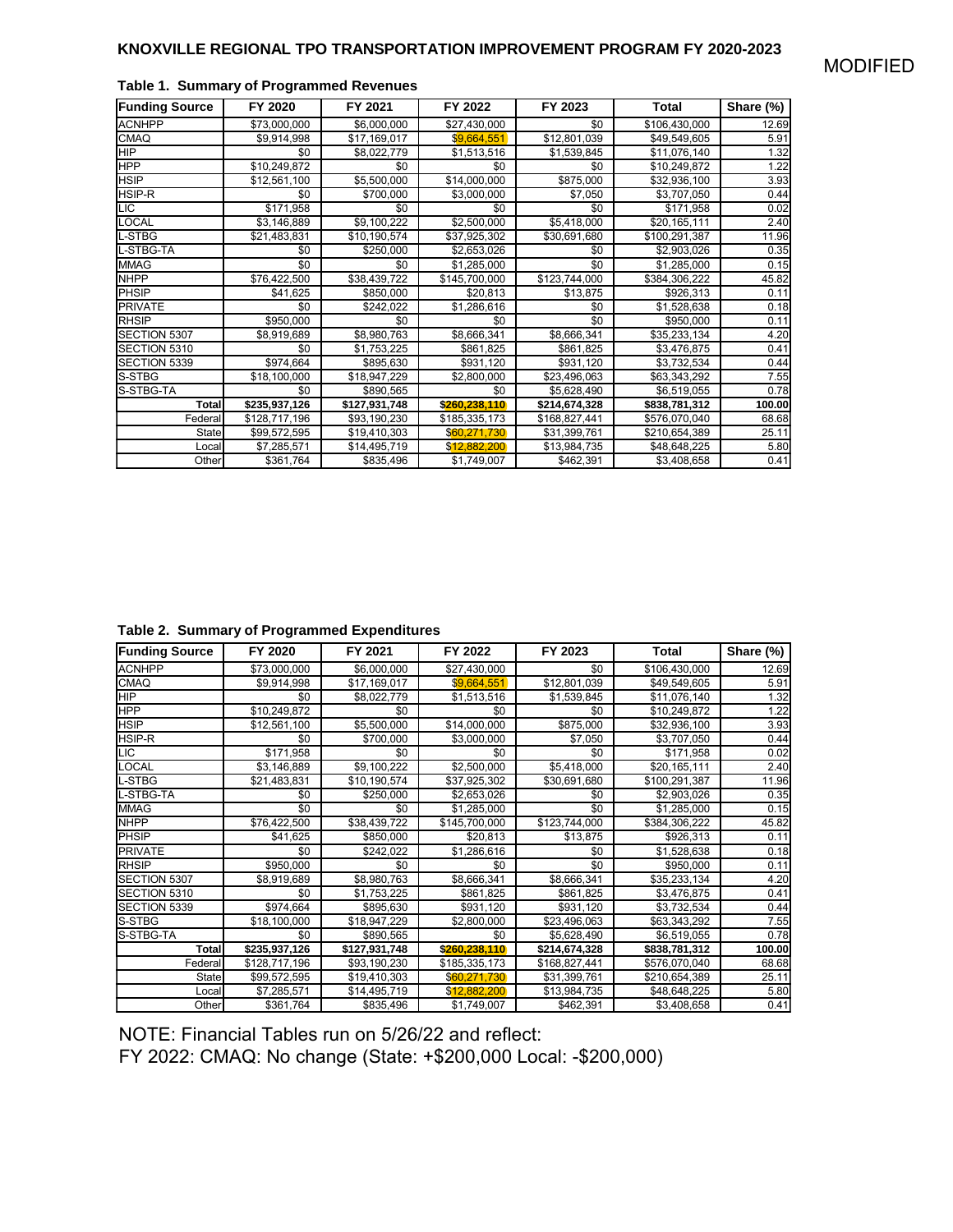

### **TDOT Advance Approval for State Match**

1 message

**Rebecca Styers** <RStyers@katbus.com> Thu, May 26, 2022 at 1:34 PM To: Craig Luebke <craig.luebke@knoxtpo.org>

Hey Craig,

We received word that TDOT will commit to the state match for the CMAQ and LSTBG funding. If I am remembering correctly, this was the last thing we needed to move forward with the flex request. Is this right? Please let me know if there is any thing else we need to provide to get this moving.

Thanks!

Rebecca

**From:** Kaitlyn McClanahan [<Kaitlyn.McClanahan@tn.gov>](mailto:Kaitlyn.McClanahan@tn.gov) **Sent:** Wednesday, May 25, 2022 3:45 PM **To:** Rebecca Styers <[RStyers@katbus.com](mailto:RStyers@katbus.com)>; Matthew Cushing [<Matthew.Cushing@tn.gov](mailto:Matthew.Cushing@tn.gov)> **Cc:** Isaac Thorne [<ithorne@katbus.com>](mailto:ithorne@katbus.com); Daniel Pallme [<Daniel.Pallme@tn.gov>](mailto:Daniel.Pallme@tn.gov) **Subject:** RE: Advance TDOT Match Request - FY22 LowNo 5339(c) and FY22 Bus & Bus Facilities 5339(a)

Save this email on your end and I have everything saved on mine. If you need an official letter of support for the project(s), please send us a template letter and we'll get it signed for you.

**From:** Rebecca Styers [<RStyers@katbus.com](mailto:RStyers@katbus.com)> **Sent:** Wednesday, May 25, 2022 2:21 PM **To:** Kaitlyn McClanahan <[Kaitlyn.McClanahan@tn.gov>](mailto:Kaitlyn.McClanahan@tn.gov); Matthew Cushing [<Matthew.Cushing@tn.gov>](mailto:Matthew.Cushing@tn.gov) **Cc:** Isaac Thorne [<ithorne@katbus.com>](mailto:ithorne@katbus.com); Daniel Pallme [<Daniel.Pallme@tn.gov>](mailto:Daniel.Pallme@tn.gov) **Subject:** [EXTERNAL] RE: Advance TDOT Match Request - FY22 LowNo 5339(c) and FY22 Bus & Bus Facilities 5339(a)

Thank you, this is great news! Do we need any official TDOT documentation for this agreement?

Thanks!

Rebecca

**From:** Kaitlyn McClanahan [<Kaitlyn.McClanahan@tn.gov>](mailto:Kaitlyn.McClanahan@tn.gov) **Sent:** Wednesday, May 25, 2022 2:27 PM **To:** Rebecca Styers <[RStyers@katbus.com](mailto:RStyers@katbus.com)>; Matthew Cushing [<Matthew.Cushing@tn.gov](mailto:Matthew.Cushing@tn.gov)> **Cc:** Isaac Thorne [<ithorne@katbus.com>](mailto:ithorne@katbus.com); Daniel Pallme [<Daniel.Pallme@tn.gov>](mailto:Daniel.Pallme@tn.gov) **Subject:** RE: Advance TDOT Match Request - FY22 LowNo 5339(c) and FY22 Bus & Bus Facilities 5339(a)

Rebecca,

I am pleased to let you know that we have confirmation from TDOT leadership that we will commit to the state match in all 4 requests, for a total of \$1,633,732. The breakdown is in the chart below. Please notify our office as soon as you are made aware of the outcome for each of these discretionary opportunities so that TDOT can either commit the funds or return them to the available budget.

## **Knoxville Area Transit**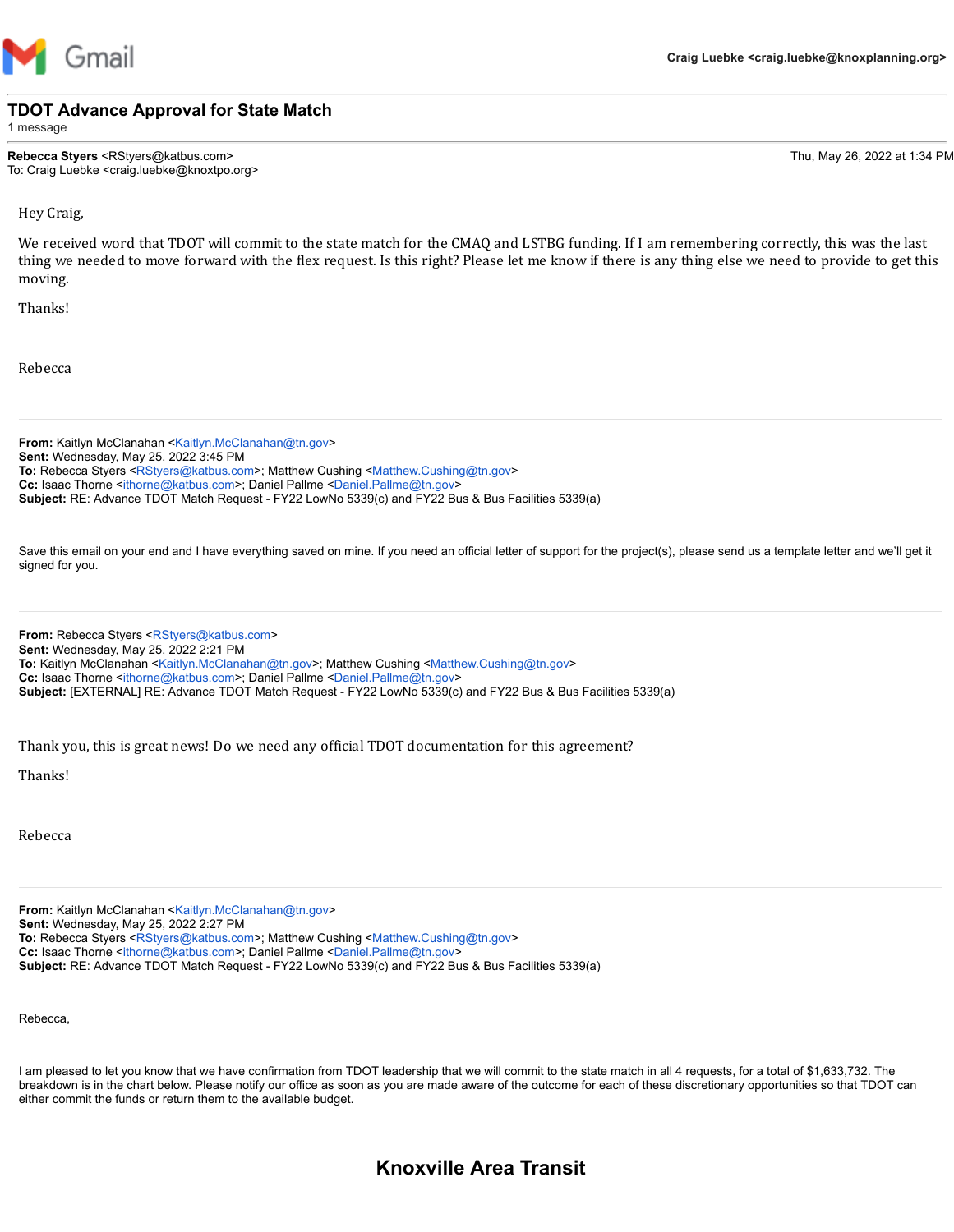## **Advanced Match Request Summary**

| Program                                                                     | <b>Total Project</b> | Federal      | <b>State</b> | Local       | <b>Application Due</b> | <b>Project Type</b>                           |
|-----------------------------------------------------------------------------|----------------------|--------------|--------------|-------------|------------------------|-----------------------------------------------|
| FTA 5339b<br>Bus & Bus<br><b>Facilities</b>                                 | \$6,250,000          | \$5,000,000  | \$625,000    | \$625,000   | May 31 2022            | 8 Electric vehicles & charging infrastructure |
| <b>TDOT</b><br>Congestion<br>Mitigation and<br><b>Air Quality</b><br>(CMAQ) | \$3,750,000          | \$3,000,000  | \$375,000    | \$375,000   | <b>June 2022</b>       | Overhead electric bus chargers                |
| FTA Low or<br>No Emissions<br>5339c                                         | \$5,459,779          | \$4,367,823  | \$545,978    | \$545,978   | May 31 2022            | 4 Electric vehicles & charging infrastructure |
| Local Surface<br>Transportation<br><b>Block Grant</b><br>(LSTBG)            | \$877,539            | \$702,031    | \$87,754     | \$87,754    | <b>June 2022</b>       | Mid-life engine overhauls                     |
| <b>Total</b><br><b>Request</b>                                              | \$16,337,318         | \$13,069,854 | \$1,633,732  | \$1,633,732 |                        |                                               |

Thank you,

Kaitlyn



**Kaitlyn McClanahan** | Transit Programs Manager

Office of Public Transportation

Division of Multimodal Transportation Resources

James K. Polk Building, 12<sup>th</sup> Floor

[505 Deaderick Street, Nashville, TN 37243](https://www.google.com/maps/search/505+Deaderick+Street,+Nashville,+TN+37243?entry=gmail&source=g)

p. (615) 532-5835

c. (615) 878-1637

[Kaitlyn.McClanahan@tn.gov](mailto:Kaitlyn.McClanahan@tn.gov)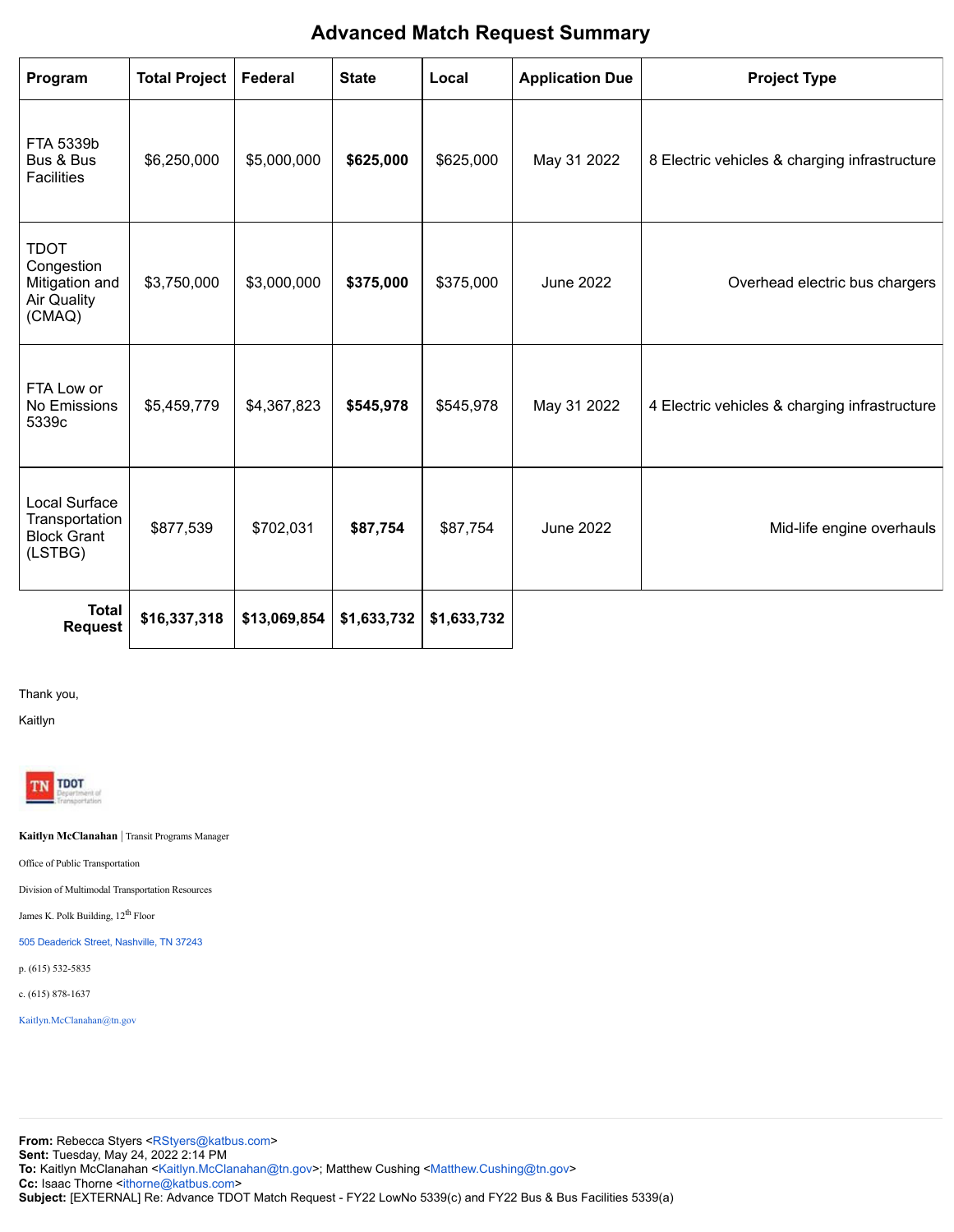#### Hello all,

With the deadline for the LowNo and Bus and Bus Facilities applications coming up, I was curious if you had an idea of when we can expect a decision for these opportunities.

Please let me know if there is anything we can provide to assist in the process.

#### Respectfully,

#### Rebecca

**From:** Rebecca Styers <[RStyers@katbus.com](mailto:RStyers@katbus.com)> **Sent:** Monday, May 9, 2022, 11:53 AM **To:** Kaitlyn McClanahan <[Kaitlyn.McClanahan@tn.gov>](mailto:Kaitlyn.McClanahan@tn.gov); Matthew Cushing [<Matthew.Cushing@tn.gov](mailto:Matthew.Cushing@tn.gov)> **Cc:** Isaac Thorne <[ithorne@katbus.com>](mailto:ithorne@katbus.com) **Subject:** RE: Advance TDOT Match Request - FY22 LowNo 5339(c) and FY22 Bus & Bus Facilities 5339(a)

### Hi Kaitlyn,

Thank you for your patience on this. I have attached the supporting documentation for these four requests. If you need any additional information, please let me know.

Thanks!

Rebecca

**From:** Kaitlyn McClanahan [<Kaitlyn.McClanahan@tn.gov>](mailto:Kaitlyn.McClanahan@tn.gov) **Sent:** Friday, May 6, 2022 11:26 AM **To:** Rebecca Styers <[RStyers@katbus.com](mailto:RStyers@katbus.com)>; Matthew Cushing [<Matthew.Cushing@tn.gov](mailto:Matthew.Cushing@tn.gov)> **Cc:** Isaac Thorne <*ithorne@katbus.com>* **Subject:** RE: Advance TDOT Match Request - FY22 LowNo 5339(c) and FY22 Bus & Bus Facilities 5339(a)

Rebecca,

Please provide us with a summary of what types of projects these dollars will fund and an expected timeline. Advanced Match requests have to be approved by TDOT leadership and we need to communicate project information along with the funding request. I have received 4 advanced match request forms that need supporting documentation.

Thank you!

Kaitlyn

**From:** Rebecca Styers [<RStyers@katbus.com](mailto:RStyers@katbus.com)> **Sent:** Wednesday, May 4, 2022 10:39 AM **To:** Kaitlyn McClanahan <[Kaitlyn.McClanahan@tn.gov>](mailto:Kaitlyn.McClanahan@tn.gov); Matthew Cushing [<Matthew.Cushing@tn.gov>](mailto:Matthew.Cushing@tn.gov) **Cc:** Isaac Thorne [<ithorne@katbus.com>](mailto:ithorne@katbus.com) **Subject:** [EXTERNAL] Advance TDOT Match Request - FY22 LowNo 5339(c) and FY22 Bus & Bus Facilities 5339(a)

\*\*\* This is an EXTERNAL email. Please exercise caution. DO NOT open attachments or click links from unknown senders or unexpected email - STS-**Security. \*\*\***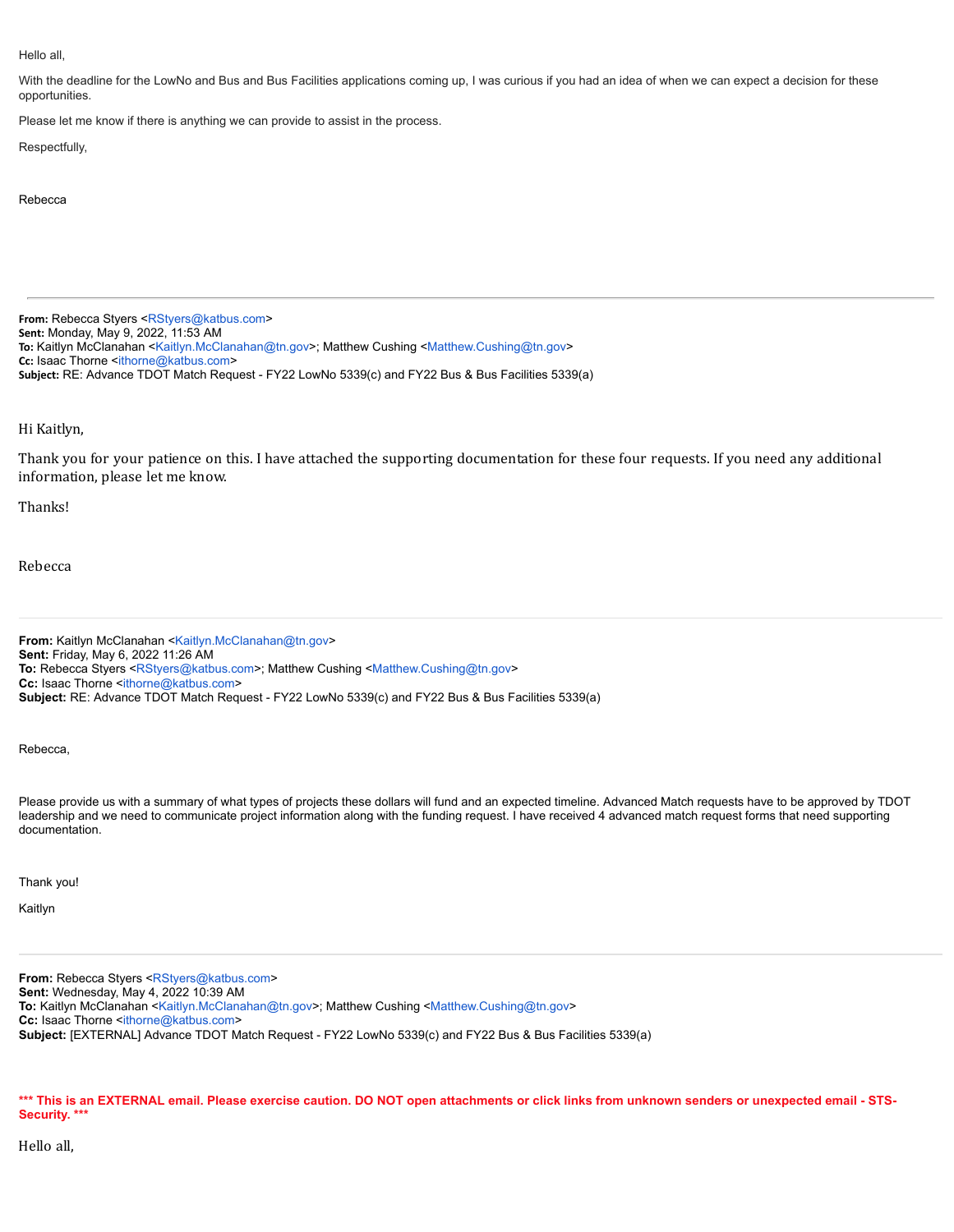I have attached pre-application match requests for the FY22 Low or No Emission 5339(c) and FY22 Bus & Bus Facilities 5339(a) federal grant opportunities.

The applications for these grant opportunities are due on or before May 31<sup>st</sup>, 2022. Due to the limited time frame for these grant applications, is it possible to have these requests expedited?

If this is not possible, what is the time frame in which we can expect these requests to be processed and the decision to be announced?

Respectfully,

Rebecca Styers

Grants Administrator

Knoxville Area Transit

(865) 215-7830

[rstyers@katbus.com](mailto:rstyers@katbus.com)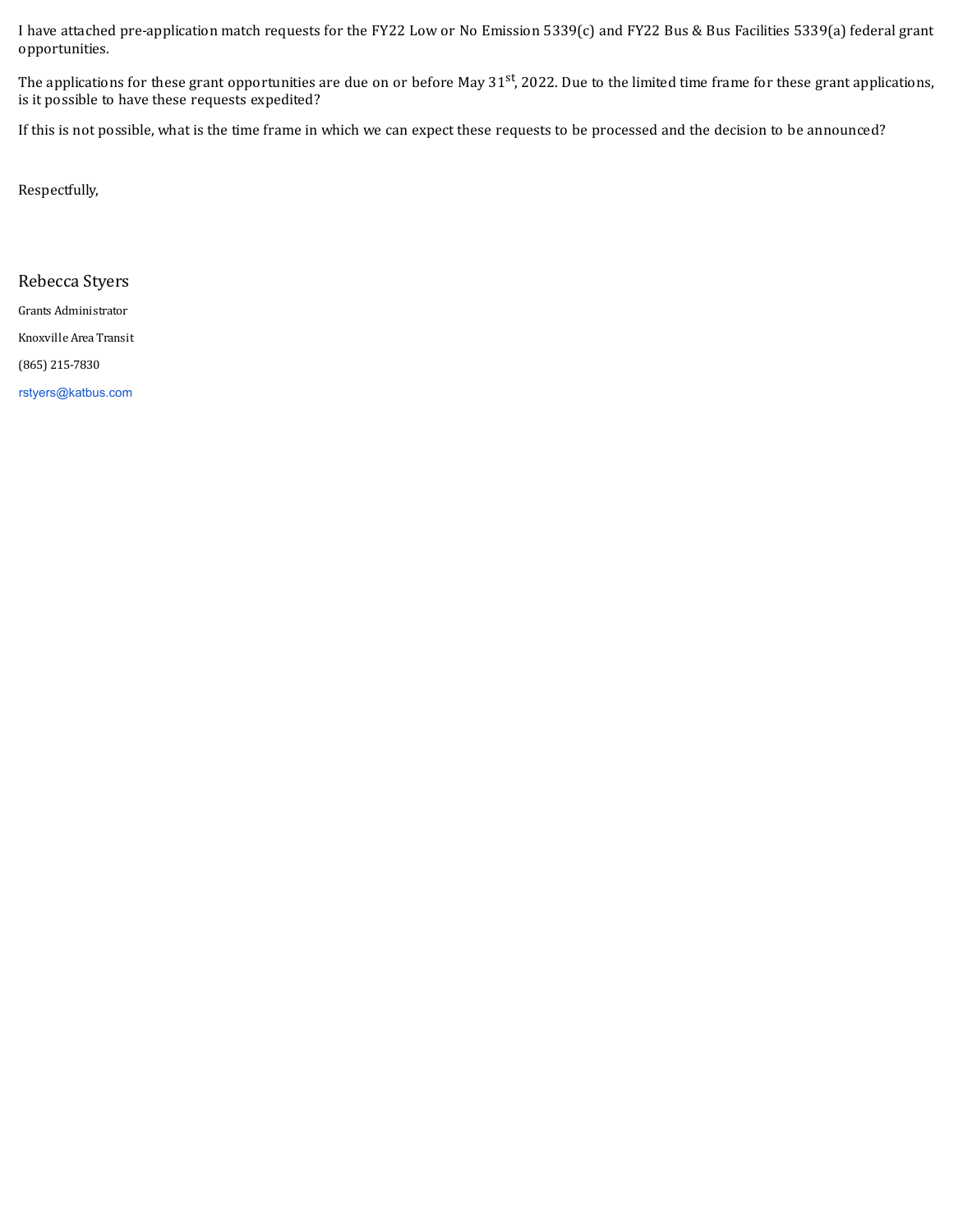

# **RE: [EXTERNAL] Draft Modification 106 Review 20-2017-051** *Note: TIP project ID is 20-2020-206 - C.L.*

1 message

**Erin Rakus** <Erin.Rakus@tn.gov> Tue, May 31, 2022 at 9:17 AM

To: Craig Luebke <craig.luebke@knoxtpo.org> Cc: Deborah Fleming <Deborah.Fleming@tn.gov>, Robert Hayzlett <Robert.Hayzlett@tn.gov>, "Taylor M. Lee" <Taylor.M.Lee@tn.gov>, "jeff.welch@knoxtpo.org" <jeff.welch@knoxtpo.org>, Mike Conger <mike.conger@knoxtpo.org>, Rebecca Styers <RStyers@katbus.com>

Good morning Craig,

I concur with this subject draft modification.

Thank you!



#### **Erin Rakus** | Program Monitor

Local Programs Development Office

James K. Polk Building, 6<sup>th</sup> Floor

[505 Deaderick Street, Nashville, TN 37243](https://www.google.com/maps/search/505+Deaderick+Street,+Nashville,+TN+37243?entry=gmail&source=g)

p. 615-532-1191

[erin.rakus@tn.gov](mailto:erin.rakus@tn.gov)

[www.tn.gov/tdot](http://www.tn.gov/tdot)

**From:** Craig Luebke [<craig.luebke@knoxtpo.org](mailto:craig.luebke@knoxtpo.org)> **Sent:** Thursday, May 26, 2022 2:13 PM **To:** Erin Rakus <[Erin.Rakus@tn.gov>](mailto:Erin.Rakus@tn.gov) **Cc:** Deborah Fleming <[Deborah.Fleming@tn.gov>](mailto:Deborah.Fleming@tn.gov); Robert Hayzlett <[Robert.Hayzlett@tn.gov>](mailto:Robert.Hayzlett@tn.gov); Taylor M. Lee <[Taylor.M.Lee@tn.gov>](mailto:Taylor.M.Lee@tn.gov); [jeff.welch@knoxtpo.org;](mailto:jeff.welch@knoxtpo.org) Mike Conger [<mike.conger@knoxtpo.org](mailto:mike.conger@knoxtpo.org)>; Rebecca Styers [<RStyers@katbus.com](mailto:RStyers@katbus.com)> **Subject:** [EXTERNAL] Draft Modification 106 Review 20-2017-051

**\*\*\* This is an EXTERNAL email. Please exercise caution. DO NOT open attachments or click links from unknown senders or unexpected email - STS-Security. \*\*\***

Good afternoon Erin,

Please see the attached draft modification for KAT's Electric Bus Charging Infrastructure project. This modification splits the local match between state and local sources in FY 2022 No net funds are added to the project and the total project cost remains \$3,750,000.

As this is a CMAQ funded project, I am also copying Scott Wolfe with the CMAQ office for feedback/concurrence on the proposed modification.

Please respond with your concurrence/comments.

Thanks for your consultation.